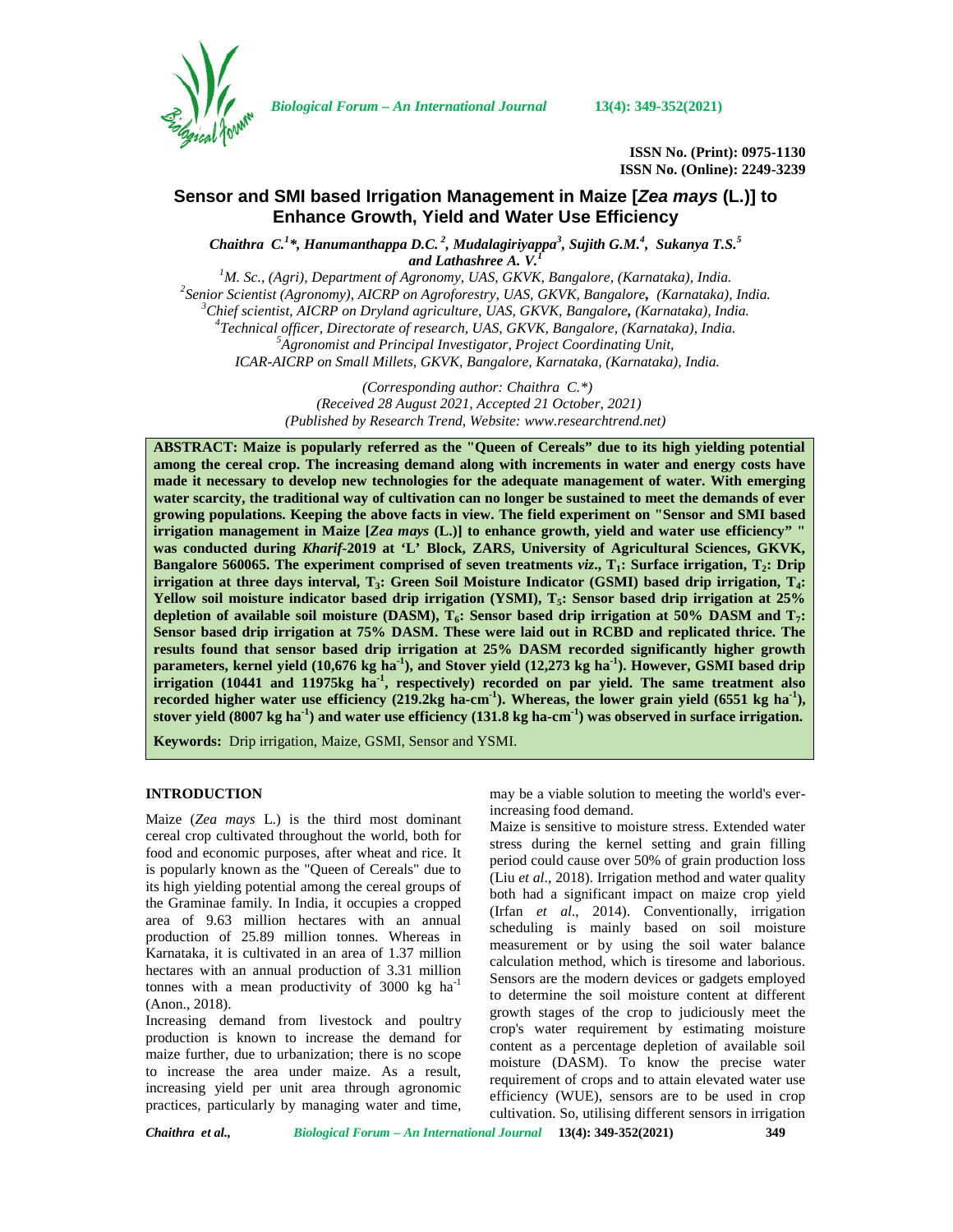schedules could be a possible solution to enhance the yield of maize crops by saving water.

The sensors are mainly of two types: one estimates the soil moisture content while the other determines soil moisture tension. Soil moisture probes and soil moisture indicator (SMI) sensors are used to estimate the available moisture in the soil in order to supply the scarce resource water indefinitely and at the appropriate time of plant growth and development stages (Hussain *et al*., 2013). The use of soil moisture sensors helps growers with irrigation scheduling by providing information about when to water the crops (Anchit *et al.,* 2016). The precision and accuracy of the sensors are crucial to getting precision in irrigation scheduling. Sensors accompanied by drip irrigation could be an effective management practise to increase water productivity.

### **MATERIALS AND METHODS**

A field experiment entitled "Sensor and SMI based irrigation management in Maize [*Zea mays* (L.)] to enhance growth, yield and water use efficiency" was conducted at M-block, Agroforestry unit, ZARS, GKVK, Bengaluru during *Kharif*-2019. The experimental site is situated in the Eastern Dry Zone (Zone-5) of Karnataka**,** which is located between 12º 51′N Latitude and 77º35′E Longitude at an altitude of 930 m above mean sea level (MSL). The experiment was comprised of seven treatments,  $viz.$ ,  $T_1$ : Surface irrigation, T<sub>2</sub>: Drip irrigation at three-day intervals, T3: Green Soil Moisture Indicator (GSMI) based drip irrigation, T4: Yellow soil moisture indicator based drip irrigation (YSMI), T5: Sensor based drip irrigation at 25% depletion of available soil moisture (DASM), T6: Sensor based drip irrigation at 50% DASM, and T7: Sensor based drip irrigation at 75% DASM were laid in a randomised block design with three replications.

Five plants are chosen at random from each treatment to record the observation**s** for the traits of plant height, number of leaves, leaf area, dry matter production, yield parameters**,** *etc*. Plant height was recorded from the base of the plant to the fully opened top leaf and a mean of five was presented as plant height (cm). Average values of fully opened green leaves from five randomly selected plants were noted. The green leaves from the selected plants were fed to the leaf area meter and expressed as  $cm<sup>2</sup>$  plant<sup>-1</sup> (Model Li-300 from Licor Co Nebraska). Dry matter accumulation was recorded for the leaves, stem, and roots of the plant. Five plants from each treatment were selected randomly and uprooted without damaging the roots up to 15 cm depth and parts like leaf, stem, and root and oven dried at 65-70°C. These samples were weighed and noted as gram (g) plant<sup>-1</sup>.  $\Gamma$ These data were used to calculate the total dry weight per plant. Cob length obtained from selected five plants was measured and the average of five cobs was considered as cob length in centimeters. Kernels from the net plot was randomly counted and 100 kernel weight is expressed as test weight in grams. Harvested kernel from the net plot were dried and weighed. The grain yield per hectare was computed

based on grain weight from the net plot, and expressed in kilogram per hectare. Plant dry matter from the net plot was recorded, after sun drying for 8- 10 days. Stover yield was computed and expressed in  $kg$  ha $^{-1}$ .

Water use efficiency (WUE) was computed from the yield of maize and the amount of water used (Viets, 1972) and expressed in  $kg$  ha-cm<sup>-1</sup>.

$$
WUE = \frac{Grain yield (kg ha-1)}{Quantity of total water applied (ha-cm)}
$$

d on grain weight from the net plot, and<br>
essed in kilogram per hectare. Plant dry matter<br>
in the net plot was recorded, after sun drying for 8-<br>
ays. Stover yield was computed and expressed in<br>
a<sup>-1</sup>.<br>
er use efficiency The percentage of water saved over surface irrigation was calculated for the remaining treatments. The data collected from the experimental plots was analyzed statistically by following the procedure as given by Gomez and Gomez (1984). The level of significance used in 'F' and't' test was P=0.05. Critical differences were calculated wherever 'F' test was significant.

## **RESULTS AND DISCUSSION**

Growth analysis elucidated the impact of sensor based irrigation levels on all growth attributing parameters. Sensor based drip irrigation at 25% DASM recorded taller plants (203.4 cm), total number of leaves (13.3), leaf area (9083 cm<sup>2</sup> plant<sup>-1</sup>), as well as dry matter accumulation  $(479.5 \text{ g plant}^{-1})$  at harvest. Irrigation scheduling based on soil sensors (soil moisture sensor and tensiometer) led to greater leaf area and accumulations of fresh and dry biomass (Gordin *et al*. 2019). It was mainly due to irrigating the crop at the required time, which resulted in the continuous availability of required moisture near the root zone**,** which might have helped in higher nutrient uptake, resulted in greater cell division and elongation. On the other hand, stress found at surface irrigation has reduced plant height to an extent of 9.2 per cent. Similar results were noticed by Durga *et al*. (2018); Kumar *et al*., (2018).

Irrigation play**s** an imperative role in deciding the potential ability of maize to produce an economic yield. Characters like cob length, number of kernels per pod, and 100 kernel weight, as well as the growth of maize**,** are drastically affected by moisture stress. In the present study, sensor-based drip irrigation at 25% DASM recorded lengthy cobs (19.0 cm), 100 kernel weight (30.5 g), kernel weight (192.1 g  $\cosh^{-1}$ ), and cob weight (245.6 g). Higher kernel (10679 kg ha<sup>-1</sup>) and Stover yield  $(12273 \text{ kg} \text{ ha}^{-1})$  were also recorded in sensor based drip irrigation at 25% DASM. The higher kernel yield with sensor based drip irrigation at 25% DASM was due to the production of longer cob**s**, kernels per row, and test weight (Table 2). The increase in these yield parameters was due to the availability of sufficient moisture in the soil, which also favored photosynthetic production and translocation of photosynthates to the sink and improved 100-seed weight. Significantly lower grain yield in surface irrigation was associated with the non-availability of required moisture at all times**,** creating stress near the crop root zone. Similar findings were reported by Khanna *et al.* (2018); Lathashree, (2019).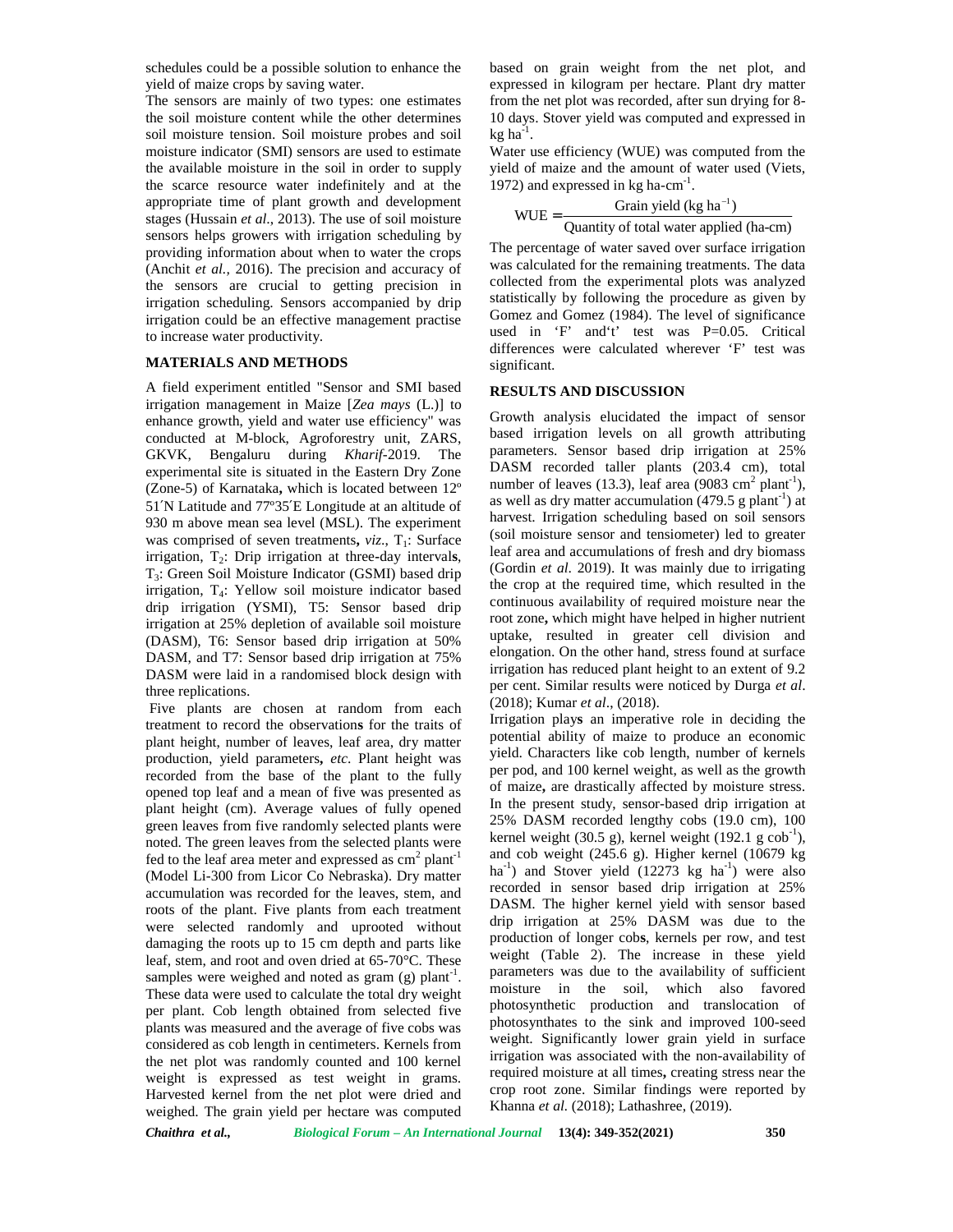|  |  |  | Table 1: Influence of sensor based irrigation on growth parameters of maize. |  |
|--|--|--|------------------------------------------------------------------------------|--|
|  |  |  |                                                                              |  |

| <b>Treatment</b>                                 | Plant<br>height<br>$(cm)$ at<br>harvest | Number of<br>leaves at<br>harvest | Leaf area $\text{cm}^2$<br>$plant^{-1}$ ) at<br>harvest | Dry matter<br>production (g<br>$plant^{-1}$ ) at<br>harvest |
|--------------------------------------------------|-----------------------------------------|-----------------------------------|---------------------------------------------------------|-------------------------------------------------------------|
| $T_1$ : Surface irrigation                       | 184.6                                   | 9.67                              | 7390                                                    | 350.3                                                       |
| $T2$ : Drip irrigation at 3 days interval        | 194.1                                   | 12.0                              | 8052                                                    | 416.0                                                       |
| $T_3$ : Green SMI based drip irrigation          | 200.0                                   | 12.6                              | 9013                                                    | 436.0                                                       |
| $T_4$ : Yellow SMI based drip irrigation         | 194.7                                   | 11.3                              | 8598                                                    | 365.7                                                       |
| $T_5$ : Sensor based drip irrigation at 25% DASM | 203.4                                   | 13.3                              | 9083                                                    | 479.5                                                       |
| $T6$ : Sensor based drip irrigation at 50% DASM  | 195.6                                   | 12.3                              | 8375                                                    | 432.6                                                       |
| $T_7$ : Sensor based drip irrigation at 75% DASM | 187.3                                   | 10.3                              | 7550                                                    | 354.4                                                       |
| $F - test$                                       | $**$                                    | $***$                             | $**$                                                    | $***$                                                       |
| S.Em.±                                           | 2.19                                    | 0.57                              | 162                                                     | 15.10                                                       |
| $CD (p=0.05 \text{ or } 0.01)$                   | 6.76                                    | 1.74                              | 501                                                     | 46.5                                                        |

\* Significant at 5 % \*\* Significant at 1 %

**Table 2: Influence of sensor based irrigation on yield parameters of maize.**

| <b>Treatment</b>                                 | Cob<br>length<br>(cm) | 100<br>kernel<br>weight<br>(g) | <b>Kernel</b> yield<br>$(kg ha-1)$ | <b>Stover</b><br>yield<br>$(kg ha-1)$ |
|--------------------------------------------------|-----------------------|--------------------------------|------------------------------------|---------------------------------------|
| $T_1$ : Surface irrigation                       | 15.6                  | 27.7                           | 6551                               | 8007                                  |
| $T2$ : Drip irrigation at 3 days interval        | 17.3                  | 28.0                           | 8331                               | 9485                                  |
| $T_3$ : Green SMI based drip irrigation          | 18.1                  | 30.3                           | 10441                              | 11975                                 |
| $T4$ : Yellow SMI based drip irrigation          | 16.1                  | 27.8                           | 7548                               | 9145                                  |
| $T_5$ : Sensor based drip irrigation at 25% DASM | 19.0                  | 30.5                           | 10676                              | 12273                                 |
| $T_6$ : Sensor based drip irrigation at 50% DASM | 17.5                  | 28.6                           | 8436                               | 9690                                  |
| $T_7$ : Sensor based drip irrigation at 75% DASM | 15.8                  | 27.3                           | 6555                               | 8033                                  |
| $F - test$                                       | *                     | $\ast$                         | **                                 | $\ast$                                |
| S.Em.±                                           | 0.62                  | 0.23                           | 421                                | 810                                   |
| $CD (p=0.05 or 0.01)$                            | 1.90                  | 0.71                           | 1299                               | 2498                                  |

\* Significant at 5 % \*\* Significant at 1 %

| Table 3: Total water used, Water Use Efficiency (WUE), Water saved in maize as influenced by sensor |  |  |  |  |  |  |
|-----------------------------------------------------------------------------------------------------|--|--|--|--|--|--|
| based irrigation                                                                                    |  |  |  |  |  |  |

|                                                            |                              | Total water used (ha-cm) | Water use    | Water                                          |              |
|------------------------------------------------------------|------------------------------|--------------------------|--------------|------------------------------------------------|--------------|
| <b>Treatment</b>                                           | <b>Effective</b><br>Rainfall | <b>Irrigated</b>         | <b>Total</b> | efficiency<br>$(\text{kg} \text{ ha-cm}^{-1})$ | saved<br>(%) |
| $T_1$ : Surface irrigation                                 | 21.7                         | 28.0                     | 49.7         | 131.8                                          |              |
| $T2$ : Drip irrigation at 3 days interval                  | 21.7                         | 19.5                     | 41.2         | 202.2                                          | 30.4         |
| $T_3$ : Green SMI based drip irrigation                    | 21.7                         | 27.0                     | 48.7         | 214.4                                          | 3.6          |
| $T_4$ : Yellow SMI based drip irrigation                   | 21.7                         | 19.5                     | 41.2         | 183.2                                          | 30.4         |
| $T_5$ : Sensor based drip irrigation at 25%<br><b>DASM</b> | 21.7                         | 27.0                     | 48.7         | 219.2                                          | 3.6          |
| $T_6$ : Sensor based drip irrigation at 50%<br><b>DASM</b> | 21.7                         | 19.5                     | 41.2         | 204.7                                          | 30.4         |
| $T_7$ : Sensor based drip irrigation at 75%<br><b>DASM</b> | 21.7                         | 15.0                     | 36.7         | 178.6                                          | 46.4         |

The variation in total water usage (ha-cm) was observed due to sensor based irrigation management (Table 3). Surface irrigation of maize used maximum water (49.7 ha-cm) followed by sensor based drip irrigation at 25 % DASM (48.7 ha-cm), GSMI based drip irrigation (48.7 ha-cm), drip irrigation at three days interval (41.2 ha-cm), sensor based irrigation at 50 % DASM (41.2 ha-cm), YSMI based drip irrigation (41.2 ha-cm) and sensor based drip irrigation at 75% DASM (36.7 ha-cm).

The treatments also differed significantly for WUE with sensor based irrigation management (Table 3). Significantly higher WUE  $(219.2 \text{ kg} \text{ ha-cm}^{-1})$  was recorded in sensor based drip irrigation at 25%

DASM, followed by Green SMI based drip irrigation  $(214.4 \text{ kg ha-cm}^{-1})$  and drip irrigation at three days' interval  $(202.2 \text{ kg ha-cm}^{-1})$ . Whereas, lower WUE was observed in the treatment receiving surface irrigation (131.8 kg ha-cm<sup>-1</sup>) (Table 3). Higher water use efficiency with the drip irrigation system was due to reduced water loss and efficient water use by the plants, resulting in a higher yield. The favorable effect of drip irrigation helped in maintaining constant soil moisture potential (Shah and Das, 2012). The lower water use efficiency of surface irrigation was attributed to more evaporation loss of soil moisture due to a more exposed wetting surface upon irrigation. Similar findings were reported by Bharathi *et al*. (2007), Sui (2017); Lathashree (2019).